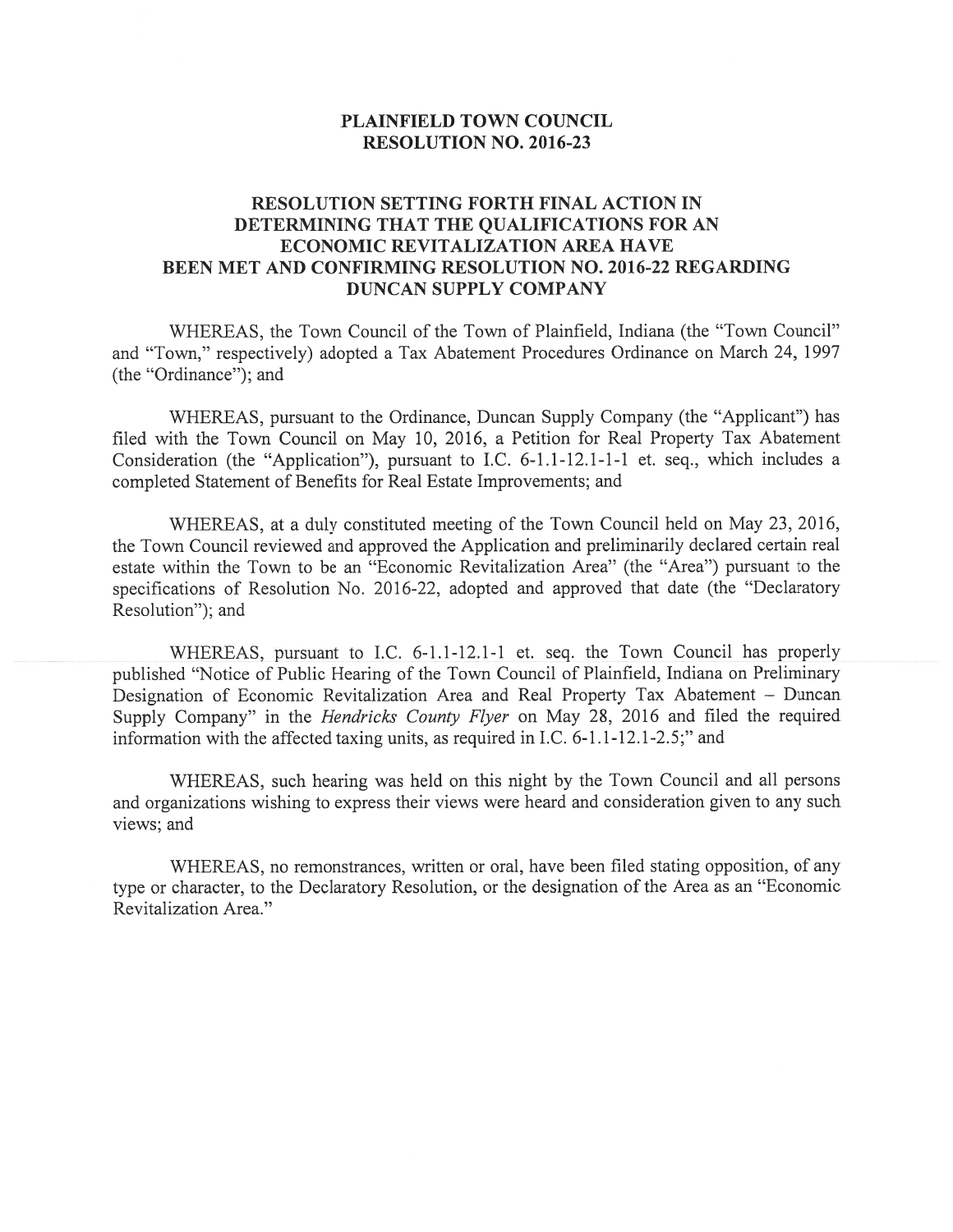## NOW, THEREFORE, BE IT RESOLVED BY THE TOWN COUNCIL OF THE TOWN OF PLAINFIELD, INDIANA AS FOLLOWS:

1. Findings of Fact. The Town Council states that the Area is now undesirable for, or impossible of, normal development and occupancy because of <sup>a</sup> lack of development, cessation of growth, deterioration of improvements or character of occupancy, age, obsolescence, substandard buildings or other factors that have impaired value or preven<sup>t</sup> normal development of property. The Town Council hereby finds the following:

- (a) The estimate in the Application of the value of the Applicant's project in the Application is reasonable;
- (b) The employment numbers in the Application, if any, are reasonably expected;
- (c) The salaries related to such employment, if any, are reasonable;
- (d) The benefits to be received from the Applicant's project are sufficient to justify the deduction; and
- (e) That, unless otherwise approved, any abatement for the Economic Revitalization Area shall have its abatement calculated in accordance with the standard abatement percentages shown on the chart attached as Exhibit A to this resolution and shall otherwise be in accordance with the Ordinance.

2. Compliance with the Ordinance and Indiana Law. It is hereby found by the Town Council that the Application complies with the Ordinance and Indiana Code 6.1.1-12.1-3.

3. Confirmation of the Declaratory Resolution. It is hereby declared by the Town Council that the Declaratory Resolution is in all respects hereby confirmed, and it is hereby stated that the qualifications for an economic revitalization area have been met by the Applicant as to the real estate described in Exhibit A of the Declaratory Resolution in accordance with the percentages shown for abatement on the attached Exhibit A.

4. Final Action. After legally required public notice, and after public hearing pursuan<sup>t</sup> to such notice, the Town Council hereby takes "final action," as that phrase is defined in I.C. 6-1 .1-12. 1-1 et. seq., on the date hereof, with regard to designation of the Area, approval of the Application, and the previous adoption of the Declaratory Resolution.

5. Effective Date. This resolution shall be effective immediately upon its passage, subject to any right of appeal as provided by Indiana law.

6. Filing with Hendricks County Authorities. Upon the adoption of this resolution, the Clerk-Treasurer of the Town shall cause <sup>a</sup> certified copy of this resolution to be filed with the Hendricks County Assessor and/or such other Hendricks County governmen<sup>t</sup> officials as shall be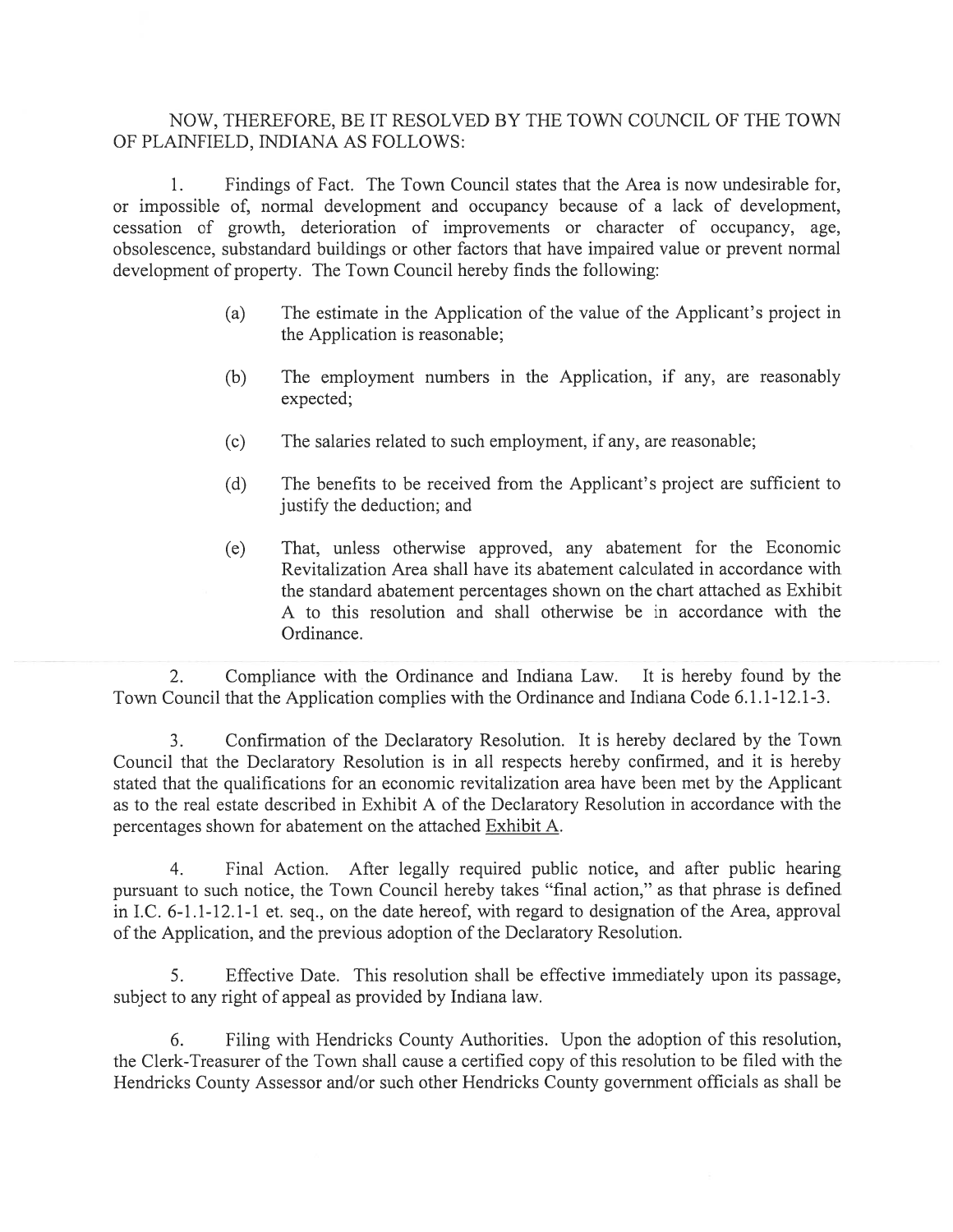necessary to make the Applicant eligible to file for real estate tax abatement as to the real property improvements contemplated by the Application heretofore reviewed and approved by the Declaratory Resolution and ratified and confirmed by this resolution.

Adopted by the Town Council of the Town of Plainfield, Indiana this 13<sup>th</sup> day of June, 2016.

TOWN COUNCIL, TOWN OF PLAINFIELD HENDRICKS COUNTY, INDIANA

Robin G. Brandgard, President

Kent McPhail Bill Kirchoff

Lance K. Angle

Dan Bridget

Attested by:

Wesley R. Bennett, Clerk-Treasurer of the Town of Plainfield, Indiana